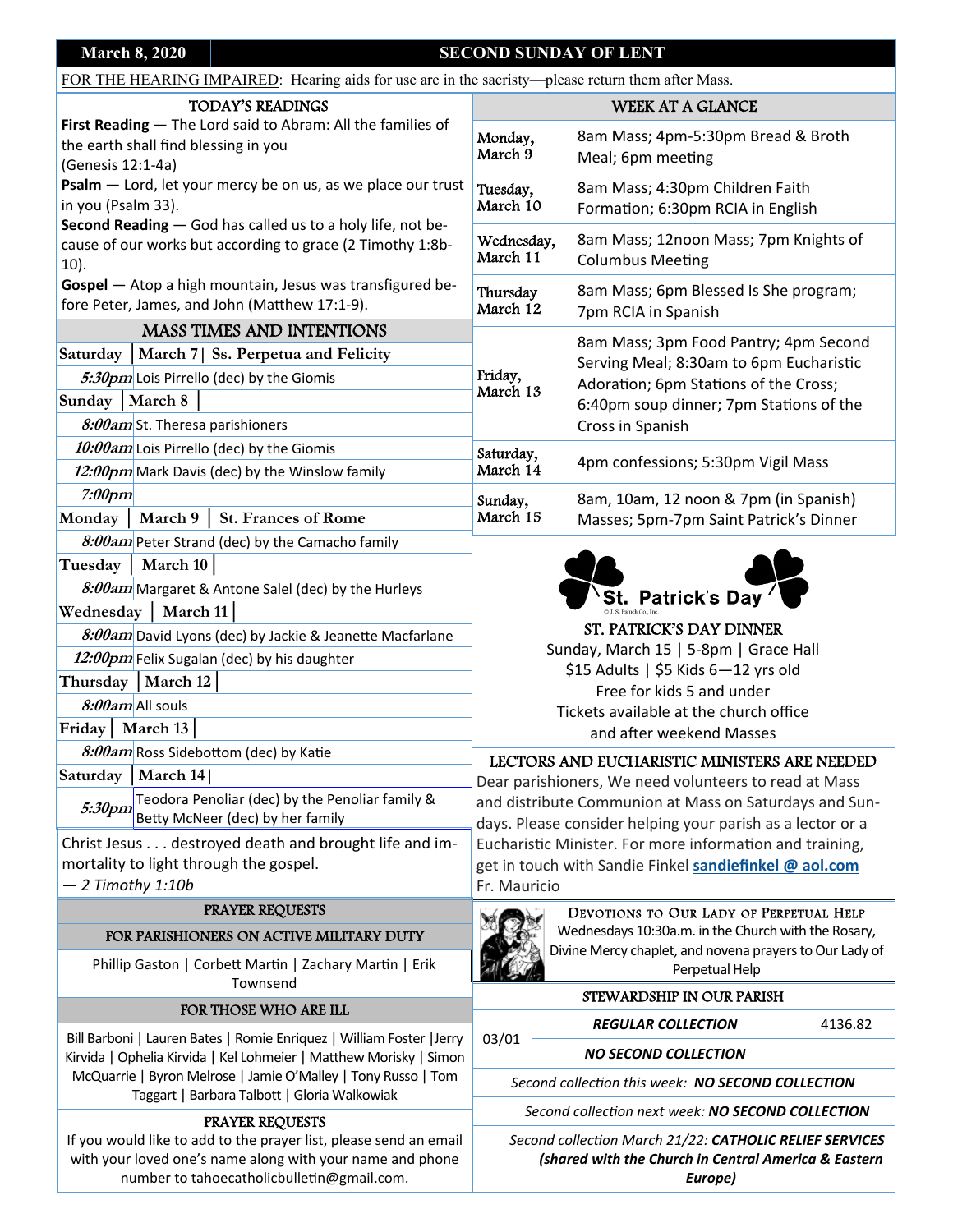

## BAPTISMAL PREPARATION CLASSES

Call or visit the Religious Education Office

 *www.tahoecatholic.com/bapƟsms* 530.544.4788 Find the 2019 SCHEDULE: *http://* 

# **RESPECT PREGNANT? NEED HELP?**



 pregnancy. We have a special concern for you and We offer practical help to any women with a crisis your unborn child. For any help with a troubled pregnancy, 544‐ 3533.



#### KNIGHTS' CORNER

 *take our Faith seriously but…..Come join us for some Men of the Parish are you looking for something more in your life? We do men's Catholic Fellowship! We* 

*fun and always a good Ɵme!* 

PANCAKE BREAKFAST - April 5 after the 8am and 10am Masses. It always taste's right when cooked by a Knight. Your help and support is always appreciated.

**Become a beƩer version of yourself. Become a knight!** Call Frank Dixon 530 318 1574

#### ANNUAL CATHOLIC APPEAL | Thank you for helping our neighbors in need through the Annual Catholic Appeal

Your gift will make a difference in someone's life. If you have not yet made a donation, it's not too late! Envelopes are still available in the church or in the parish office. Please remember…25% of what you give is returned to our parish to assist people in our own community who need help.

# A CONVERTED LIFE

Living a spiritual life requires a change of heart, a conversion. Such a conversion may be marked by a sudden inner change, or it can take place through a long, quiet process of transformation. But it always involves an inner experience of oneness. We realize that we are in the center, and that from there all that is and all that takes place can be seen and understood as part of the mystery of God's life with us. Our conflicts and pains, our tasks and promises, our families and friends, our activities and projects, our hopes and aspirations, no longer appear to us a fatiguing variety of things that we can barely keep together, but rather as affirmations and revelations of the new life of the Spirit in us. "All these other things," which so occupied and preoccupied us, now come as gifts or challenges that strengthen and deepen the new life that we have discovered. This does not mean that the spiritual life makes things easier or takes our struggles and pains away. The lives of Jesus' disciples clearly show that suffering does not diminish because of conversion. Sometimes it even becomes more intense. But our attention is no longer directed to the "more or less." What matters is to listen attentively to the Spirit and to go obediently where we are being led, whether to a joyful or a painful place. Poverty, pain, struggle, anguish, agony, and even inner darkness may continue to be part of our experience. They may even be God's way of purifying us. But life is no longer boring, resentful, depressing, or lonely because we have come to know that everything that happens is part of our way to the Father.

#### THE GREATEST "This is My beloved Son on Whom My favor rests. Listen to Him." - Matthew 17:5

Abram (Abraham) is the father of many nations (see Gn 12:2-3). He was and continues to be a blessing to the Jewish people, Muslims, and Christians. Yet as great as Abraham is, "the least born into the kingdom of God is greater than he" (Mt 11:11). As sons and daughters of God the Father, we Christians are called to the greatest of greatness.

We fulfill our amazing potential only by listening to Jesus (Mt 17:5). He alone is the Truth of our lives and the Way to live the life of ultimate greatness (see Jn 14:6). Nevertheless, even in our new nature through Baptism, we have difficulty listening to and obeying Jesus. We need God the Father to reveal to our hearts and minds the divinity of His Son (see Mt 17:5). When we believe in Jesus' divinity on a deep level, we will listen and submit to Him as God. Also, we need the Holy Spirit, the third Person of the divine Trinity, to proclaim to us that "Jesus is Lord," that is, God (1 Cor 12:3). The three apostles at Jesus' Transfiguration rightly listened, submitted to the Lord, and became great only after the Holy Spirit descended on them at the first Christian Pentecost. We likewise need a new Pentecost to believe in a life‐changing way in Jesus' divinity so as to fulfill our call to greatness.

On this second Sunday of Lent, may God the Father and God the Holy Spirit confirm profoundly Jesus' divinity, and may we listen to Jesus as God, do as He wills, and be great as He wills.

*Prayer: Father, renew my BapƟsm today.* 

*Promise: "With the strength which comes from God bear your share of the hardship which the gospel entails." —2 Tm 1:8* 

*Praise: Praise You, Jesus. Through Your ResurrecƟon we have access to the Father. Our "faith and hope, then, are centered in God" (see 1 Pt 1:21).* 

*hƩps://www.presentaƟonministries.com/obob/obob.asp? lang=en&d=3/8/2020* 

#### PROMOTING LIFE Men suffer too. The following is a letter written by a man

who lost his son to abortion: Dear John Peter,

In the fall, John, when the leaves fall from the trees I shall think of you, for you too fell from life. In the cold of winter, John, the snow shall remind me of you: for like the snow you were and are white and pure. In the spring, John, I shall think of you: for the birth of spring shall remind me that you, too should have been born into this world. John, I shall think of you in the summer: I shall imagine your laughter. I shall see you as you might have been, a little boy running and playing, scraping your knees from a fall. I shall miss, John, all that I might have gained from your life.

May you rest in the arms of God, Dad

*Men struggling with the temptaƟon and wounds of aborƟon can find help through Priests for Life at www.FatherhoodForever.org.* 

*hƩps://henrinouwen.org/meditaƟon/a‐converted‐life/*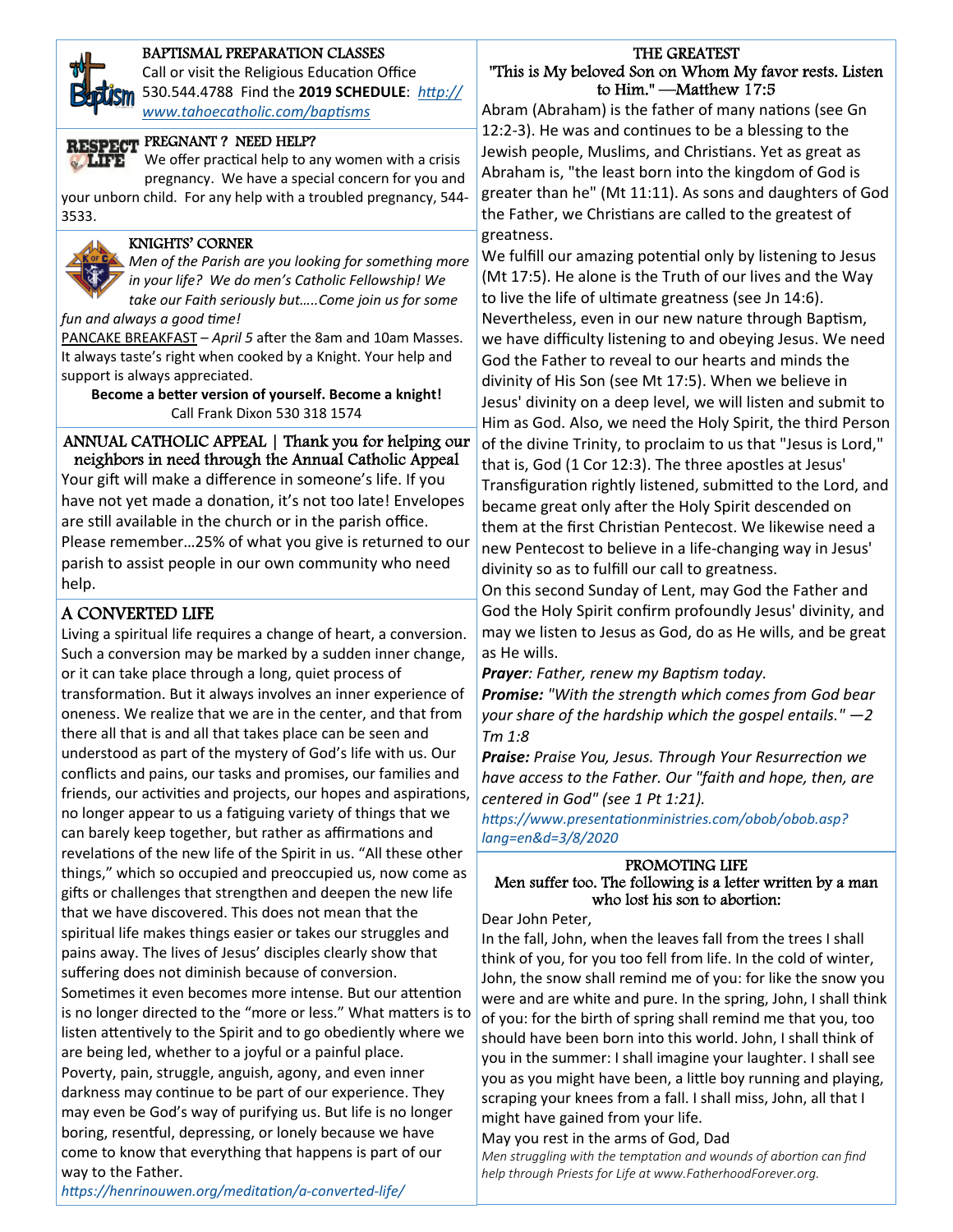# REFLECTIONS

#### THE POPE'S PRAYER INTENTIONS FOR 2020

https://www.popesprayer.va/wp-content/uploads/2019/02/THE-HOLY-FATHERS-PRAYER-INTENTIONS-2020-ENG2.pdf

## MARCH | Prayer intention for evangelisation - Catholics in China

We pray that the Church in China may persevere in its faithfulness to the Gospel and grow in unity.

#### WHAT'S THE SMOKE FOR?

## Dear Johan,

## Why is the anniversary of Jesus' torture and execution called "Good Friday"? Maybe the name lost something in translation from another language?

Gentle Reader,

From your question I surmise that you did not grow up with the Baltimore Catechism. Question 80 in said catechism answers your question very succinctly: "We call that day 'good' on which Christ died because by His death He showed His great love for man [sic], and purchased for him [sic] every blessing."

Still, I am not quite sure if you take issue with the name of the day itself or with the fact that the day is called good. So, to be sure, I will speak to both.

The naming of days has evolved over the years and differently so in different languages. Just looking at the days of the week in English they are all connected with pagan gods, though coming from different pantheons. Sunday, for example, is a translation of the Roman name for Dies Solis or Day of the Sun. Monday, or Day of the Moon, is a translation of the Roman Dies Lunae. Tuesday is dedicated to the Norse god Tiw. Wednesday is named after the Germanic god Wodan. Thursday is the day of Thor. Friday is the day of the Norse goddess Fríge. And Saturday takes us back to the Roman times as it is dedicated to Saturnus.

The Romance languages borrow directly from the Roman calendar and name the days after the moon (lunes, lundi) and the Roman gods Mars (martes, mardi), Mercury (miércoles, mercredi), Jupiter (jueves, jeudi), and Venus (viernes, vendredi). Saturday and Sunday are named borrowing from the liturgical calendar of the Catholic Church: Dies Dominica or Day of the Lord (domingo, dimanche) for Sunday and Dies Sabati or Sabbath (sábado, samedi).

Unlike other languages, the other days of the week in Latin according to the Catholic liturgical calendar are simply numbered. Thus Monday is simply known as feria secunda or second day since Dies Dominica is really the feria prima or first day. Friday is known as feria sexta or sixth day.

The official Latin name for Good Friday in the liturgical calendar is Feria sexta in Passione Domini or Day Six of our Lord's Passion.

Romance languages refer to this day as Holy Friday (Viernes Santo, Vendredi Saint). Germanic languages, on the other hand, refer to this day as Good Friday (Goede Vrijdag, Kar Freitag). The goodness of this day obviously does not refer to the sufferings of our Savior, but rather to the fact that through his suffering Jesus has conquered death and freed us from the lasting burden of sin. The name of the day embodies the paradox of the mystery itself, for it is by his suffering that we were saved. And it is through entering into his death that we live.

So, though other languages have other names that are clearly suitable, unless you decide to use Feria sexta in Passione Domini, Good Friday is a strong name too.

*© 2015 Order of Saint Benedict, Collegeville, Minnesota. Excerpted from What's the Smoke For? And Other Burning QuesƟons about the Liturgy by Johan van Parys © 2014 Order of Saint Benedict, published by Liturgical Press, www.litpress.org. Used by permission.* 

## CATHOLIC HUMOR | Knock & The Door Shall Be Opened To Thee

A pastor went out one Saturday to visit his church members. At one house it was obvious that someone was home, but nobody came to the door even though the pastor had knocked several times. Finally, the pastor took out his card and wrote "Revelations 3:20" on the back of it, and stuck it in the door:

*"Behold, I stand at the door and knock. If anyone hears my voice and opens the door, I will come in to him and dine with him and him with me."* 

The next day, the card turned up in the collection plate. Below the pastor's message was the notation Genesis 3:10: "I heard your voice in the garden, and I was afraid, because I was naked; and I hid myself."

#### JESUS IS GOD~WHO~SUFFERS~WITH~US | https://henrinouwen.org/meditation/jesus-is-god-who-suffers-with-us/

God sent Jesus to make free persons of us. He has chosen compassion as the way to freedom. That is a great deal more radical than you might at first imagine. It means that God wanted to liberate us, not by removing suffering from us, but by sharing it with us. Jesus is God-who-suffers-with-us. Over time, the word sympathizing has become a somewhat feeble way of expressing the reality of "suffering with" someone. Nowadays, when someone says: "I have sympathy for you," it has a rather distant ring about it. The feeling, at least for me, is of someone looking down from above. The word's original meaning of "suffering together with someone" has been partly lost. That's why I've opted for the word compassion. It's warmer, more intimate, and closer. It's taking part in the suffering of the other, being totally a fellow human being in suffering…

Jesus is the revelation of God's unending, unconditional love for us human beings. Everything that Jesus has done, said, and undergone is meant to show us that the love we most long for is given to us by God, not because we deserved it, but because God is a God of love.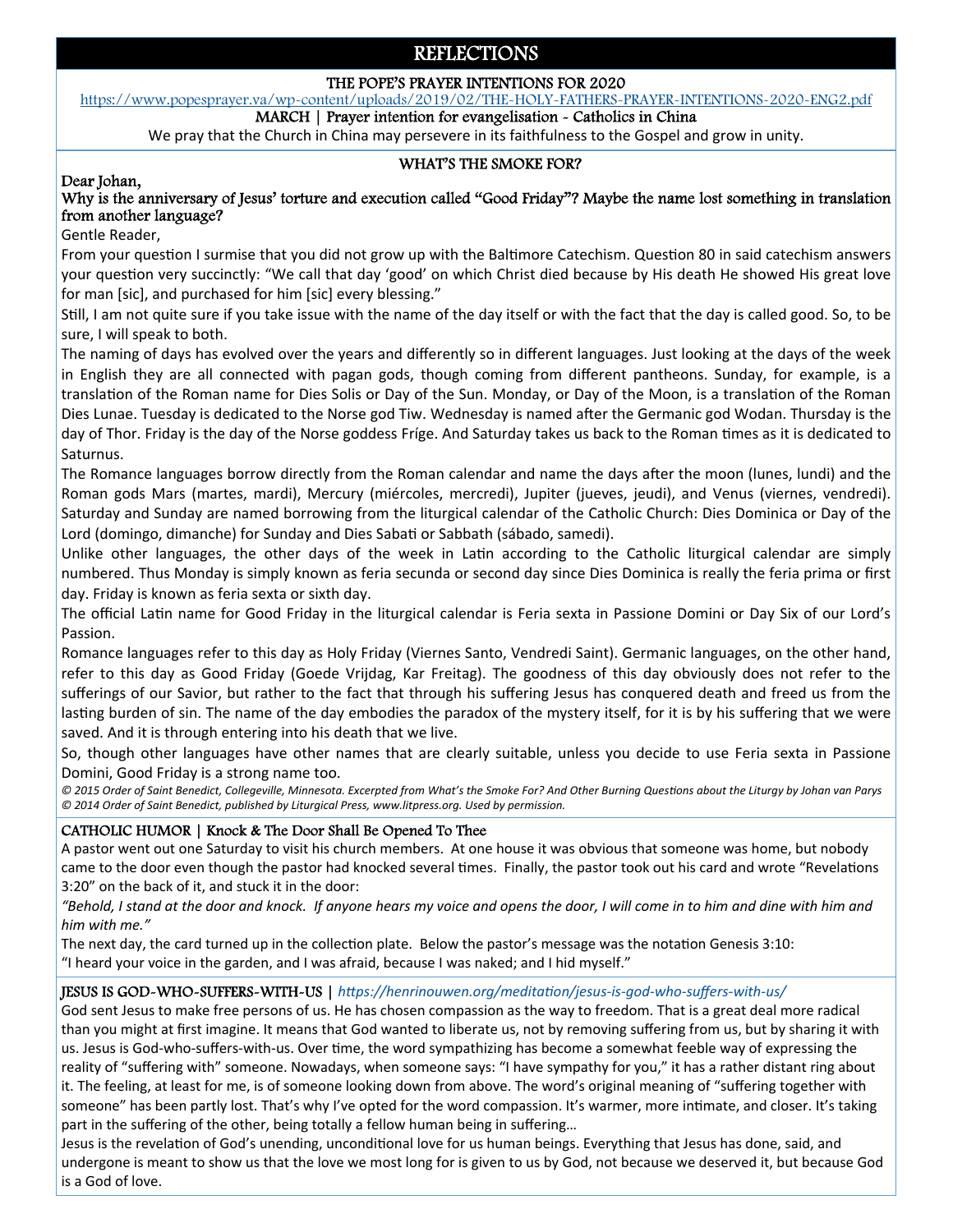# CALENDAR OF EVENTS

## STATIONS OF THE CROSS **FRIDAYS during Lent at 6PM**

followed by soup dinner at Social Hall

A Day of Reflection with guest speaker, Tim Staples Director of Apologetics at Catholic Answers

Saturday April 18, 2020



ANNUAL CATHOLIC APPEAL https://www.scd.org/annual-catholic-appeal

#### Thank you for helping our neighbors in need through the Annual Catholic Appeal

 is returned to our parish to assist people in our own community who need help. Your gift will make a difference in someone's life. If you have not yet made a donation, it's not too late! Envelopes are sƟll available in the church or in the parish office. Please remember…25% of what you give

#### EUCHARISTIC ADORATION | Friday, March 13 from 8:30am to 6pm.

"The Church and the world have a great need for Eucharistic worship. Jesus awaits us in this sacrament of love. Let us not refuse the time to go to meet him in adoration, in contemplation full of faith, and open to making amends for the serious offenses and crimes of the world. Let our adoration never cease." (CCC, 1380)

## FLU SEASON, COVID-19 AND TAKING PRECAUTIONS TO MITIGATE THE SPREAD OF INFECTION.REMINDER

The flu season came early this year. Now, with growing concerns about the Corona virus it's important that we continue to be vigilant about taking precautions against the spread of disease. While the number of cases of people infected with the Corona virus in the U.S. is very small, the California Department of Public Health (CDPH) reports that the incidence of flu and flu‐like illnesses is still widespread and at a level requiring we do everything reasonably possible to mitigate the spread of infection.

Therefore, in order to protect the health and well‐being of everyone, we wish to remind you of the following directives:

- *1) The use of the Communion cup is suspended temporarily.*
- **2) Receive the Body of Christ in the hand.**
- **3) Do not hold hands during the Our Father.**
- 4) *EffecƟve immediately, Bishop Soto instructs the presiders and deacons at Mass to refrain from inviƟng the assembly to exchange the sign of peace.*

After the priest says "The Peace of the Lord be with you always" and the assembly responds "And with your Spirit" he should proceed directly to the fraction rite.

5) Extraordinary ministers of Holy Communion must cleanse their hands with an alcoholbased antiseptic before and after administering Holy Communion. This also applies to those who take Holy Communion to the home‐bound.

The obligation to attend Mass on Sunday and other Holy Days does not apply to those who are

sick. If you are sick, stay home and take of yourself. Thank you for your patience and understanding during this time. And pray for those who are sick. The administration of Holy

Communion in both kinds will resume as soon as the Bishop deems it safe and prudent to do so.

# 2020 HOLY WEEK SCHEDULE

#### **CONFESSIONS DURING LENT**

Wednesday, March 11 12:30‐1pm Sunday, March 15 after the 8am, 10am & 12noon Masses Wednesday, March 18 12:30‐1pm Sunday, March 22 after the 8am, 10am & 12noon Masses

#### **PALM SUNDAY OF THE PASSION OF THE LORD (April 4 & 5)**

5:30pm Vigil Mass; 8am, 10am, 12noon & 7pm (Spanish) Masses

**MONDAY & TUESDAY (April 6 & 7)** 

8am Daily Mass

**WEDNESDAY (April 8)** 

8am & 12noon Daily Masses

## **HOLY THURSDAY (April 9)**

Morning Prayer at 8am (No morning Mass) Mass of the Lord's Supper at 7pm (with Eucharist Adoration until 7am next day)

#### **GOOD FRIDAY (April 10)**

The Lord's Passion Liturgy at 12noon *(with StaƟons of the Cross at 1pm, concluding with the Divine Mercy Chaplet)*  6pm Bilingual Stations of the Cross from the Library to the church The Lord's Passion Liturgy in Spanish at 7pm

**HOLY SATURDAY (APRIL 11)** 

Easter Vigil at 8:15pm *Note: There are no Confessions at 4pm and no 5:30pm Mass* 

**EASTER SUNDAY (April 12)**  8am, 10am, 12noon & 7pm (Spanish) Masses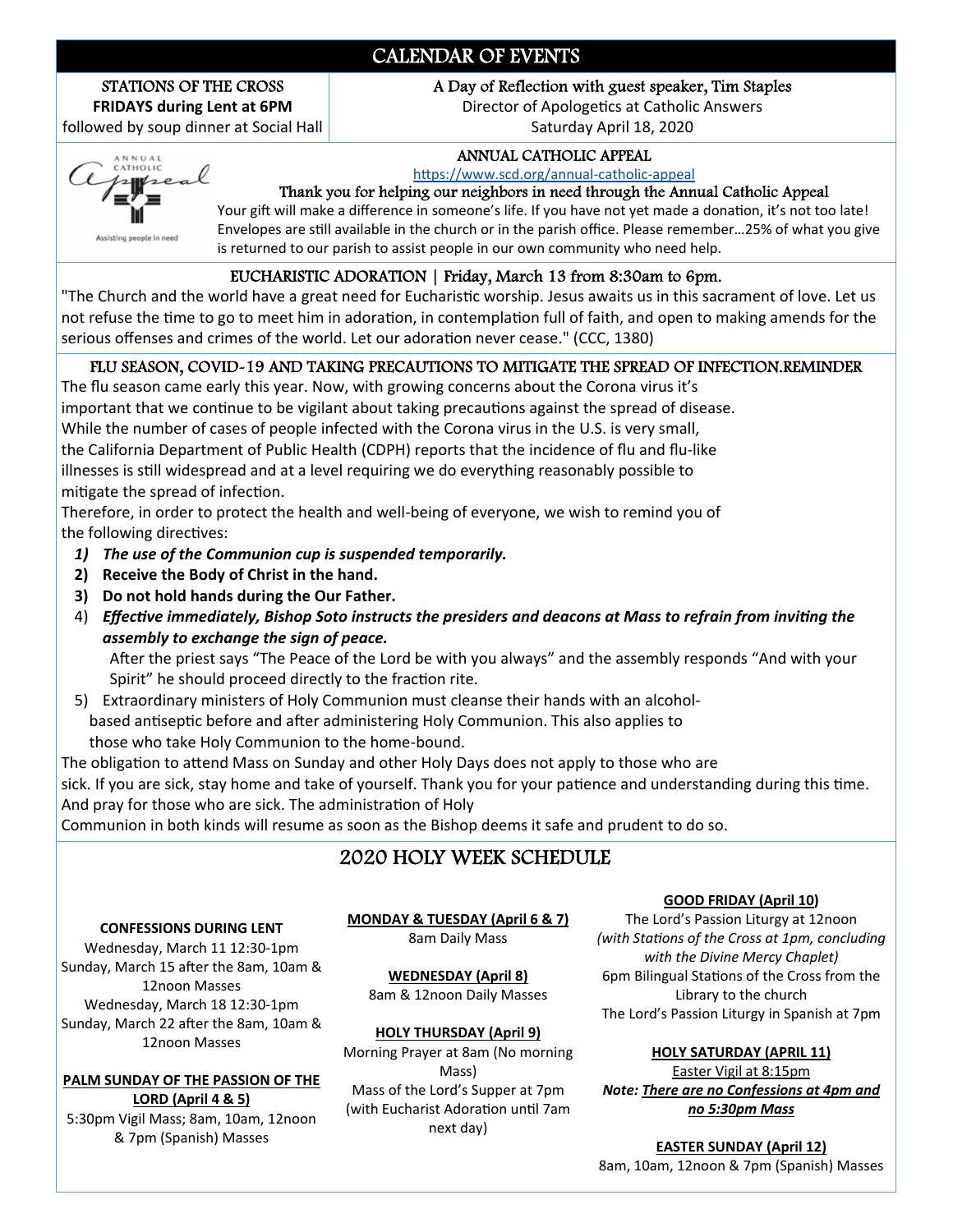# **8 DE MARZO DE 2020 | PRIMER DOMINGO DE CUARESMA**

#### PARA PROBLEMAS DE ESCUCHA: hay audífonos disponibles en la sacristía. Favor de devolverlos después de Misa.

¡Bienvenidos a todos! Nos reunimos con Jesús. Cristo es quién nos invita al banquete celestial. Qué esta liturgia les traiga paz. Si están visitando nuestra iglesia por la primera vez, ójala que se sienten como en familia, una parte de la familia mundial del Señor. Les damos la bienvenida cordialmente y celebramos y contemplamos el misterio de la Eucaristía y rezamos que su viaje a su casa será seguro y que regresen pronto.

| LECTURAS DE HOY                                                                                                            | <b>VÍA CRUCIS</b>                                                                                                                                                                                                                             |  |
|----------------------------------------------------------------------------------------------------------------------------|-----------------------------------------------------------------------------------------------------------------------------------------------------------------------------------------------------------------------------------------------|--|
| Primera lectura - Abram partió como se lo había                                                                            | Los viernes de cuaresma el Vía Crucis a las 7pm. Pueden                                                                                                                                                                                       |  |
| ordenado el Señor (Génesis 12:1-4a).                                                                                       | llegar temprano para ser parte de la cena de Sopa que se                                                                                                                                                                                      |  |
| Salmo - Señor, muéstrate bondadoso con nosotros,                                                                           | estará ofreciendo después del Vía Crucis en inglés y antes                                                                                                                                                                                    |  |
| puesto que en ti hemos confiado (Salmo 33 [32]).                                                                           | del Vía Crucis en español                                                                                                                                                                                                                     |  |
| Segunda lectura - Comparte conmigo los sufrimientos                                                                        | ADORACIÓN EUCARÍSTICA                                                                                                                                                                                                                         |  |
| por la predicación del Evangelio, sostenido por la fuerza                                                                  |                                                                                                                                                                                                                                               |  |
| de Dios (2 Timoteo 1:8b-10).                                                                                               | Viernes 13 de marzo de 8:30am a 6pm<br>"La Iglesia y el mundo tienen una gran necesidad del culto                                                                                                                                             |  |
| Evangelio - "Este es mi Hijo amado, en quien tengo                                                                         | eucarístico Jesús nos espera en este sacramento del amor<br>No nos negamos el tiempo para ir a encontrarlo en la                                                                                                                              |  |
| puestas mis complacencias, escúchenlo" (Mateo 17:1-9).                                                                     |                                                                                                                                                                                                                                               |  |
| <b>INTENCIONES PARA LAS MISAS</b>                                                                                          | adoración, en la contemplación llena de fe y abierta a                                                                                                                                                                                        |  |
| 7 de marzo   sábado   Santas Perpetua y Felicitas                                                                          | reparar las faltas graves y delitos del mundo. No cese nunca                                                                                                                                                                                  |  |
| 5:30 pm Lois Pirrello (dec) by the Giomis                                                                                  | nuestra adoración". (CIC 1380).                                                                                                                                                                                                               |  |
| 8 de marzo   domingo                                                                                                       |                                                                                                                                                                                                                                               |  |
| 8:00 am St. Theresa parishioners                                                                                           | LLAMADO CATOLICO ANNUAL<br>Gracias por apoyar a nuestros vecinos necesitados a través                                                                                                                                                         |  |
| 10:00 am Lois Pirrello (dec) by the Giomis                                                                                 | del Llamado Católico Anual                                                                                                                                                                                                                    |  |
| 12:00pm Mark Davis (dec) by the Winslow family                                                                             | Su donación hará una diferencia en la vida de alguien. Si                                                                                                                                                                                     |  |
| $7:00$ pm                                                                                                                  | aún no ha hecho una donación, ino es demasiado tarde!<br>Los sobres todavía están disponibles en la iglesia o en la<br>oficina parroquial. Recuerde: el 25% de lo que da regresa a<br>nuestra parroquia para ayudar a las personas de nuestra |  |
| 9 de marzo   lunes   Santa Francisca Romana                                                                                |                                                                                                                                                                                                                                               |  |
| 8:00 am Peter Strand (dec) by the Camacho family                                                                           |                                                                                                                                                                                                                                               |  |
| 10 de marzo   martes                                                                                                       |                                                                                                                                                                                                                                               |  |
| 8:00 am Margaret & Antone Salel (dec) by the Hurleys                                                                       | comunidad que necesitan ayuda.                                                                                                                                                                                                                |  |
| 11 de marzo   miércoles                                                                                                    | <b>COMPARTIR</b><br>Es fácil partir la papa por la mitad cuando hay amor.<br>-Proverbio irlandés<br><b>LA MAYOR CARGA</b><br>Cargar resentimiento es la mayor carga que puedes echarte<br>encima. - Anónimo<br><b>PRIMAVERA</b>               |  |
| 8:00 am David Lyons (dec) by Jackie & Jeanette Macfarlane                                                                  |                                                                                                                                                                                                                                               |  |
| 12:00pm Felix Sugalan (dec) by his daughter                                                                                |                                                                                                                                                                                                                                               |  |
| 12 de marzo   jueves                                                                                                       |                                                                                                                                                                                                                                               |  |
| $8:00$ am All souls                                                                                                        |                                                                                                                                                                                                                                               |  |
| 13 de marzo   viernes                                                                                                      |                                                                                                                                                                                                                                               |  |
| 8:00 am Ross Sidebottom (dec) by Katie                                                                                     | Podrán cortar todas las flores, pero no podrán detener la<br>primavera. - Pablo Neruda                                                                                                                                                        |  |
| 14 de marzo   sábado                                                                                                       |                                                                                                                                                                                                                                               |  |
| Teodora Penoliar (dec) by the Penoliar family &                                                                            |                                                                                                                                                                                                                                               |  |
| 5:30 pm<br>Betty McNeer (dec) by her family                                                                                | PETICIONES POR ESTAS PERSONAS                                                                                                                                                                                                                 |  |
| DEVOCIÓN A NUESTRA SEÑORA DEL<br>PERPETUO SOCORRO                                                                          | POR LOS FELIGRESES-ACTIVOS CON EL SERVICIO<br><b>MILITAR</b>                                                                                                                                                                                  |  |
| Cada miercoles a las horas de 10:30 am con                                                                                 | Phillip Gaston   Corbett Martin   Zachary Martin   Erik                                                                                                                                                                                       |  |
| la "coronilla de la Divina Misericordia".                                                                                  | Townsend                                                                                                                                                                                                                                      |  |
| Rosario y oraciones especiales al Perpetuo                                                                                 |                                                                                                                                                                                                                                               |  |
| Socorro.                                                                                                                   | POR LOS QUE ESTÁN ENFERMOS                                                                                                                                                                                                                    |  |
| <b>¡GRACIAS POR SU GENEROSIDAD!</b>                                                                                        | Bill Barboni   Lauren Bates   Romie Enriquez   William Foster   Jerry                                                                                                                                                                         |  |
| Colecta Regular<br>4136.82<br>03/01                                                                                        | Kirvida   Ophelia Kirvida   Kel Lohmeier   Matthew Morisky   Simon<br>McQuarrie   Byron Melrose   Jamie O'Malley   Tony Russo   Tom                                                                                                           |  |
| <b>NO HAY COLECTA</b>                                                                                                      | Taggart   Barbara Talbott   Gloria Walkowiak                                                                                                                                                                                                  |  |
| Segunda colecta-7/8 de marzo: NO HAY COLECTA                                                                               | LISTA DE LOS ENFERMOS<br>Si desea conservar su ser querido en la /lista, por favor,<br>envíe un correo electrónico con el nombre de su ser<br>querido, junto con su nombre y número de teléfono<br>a tahoecatholicbulletin@gmail.com          |  |
| Segunda colecta - 14/15 de marzo: NO HAY COLECTA                                                                           |                                                                                                                                                                                                                                               |  |
| Segunda colecta - 21/22 de marzo: Catholic Relief Services<br>(shared with the Church in Central America & Eastern Europe) |                                                                                                                                                                                                                                               |  |